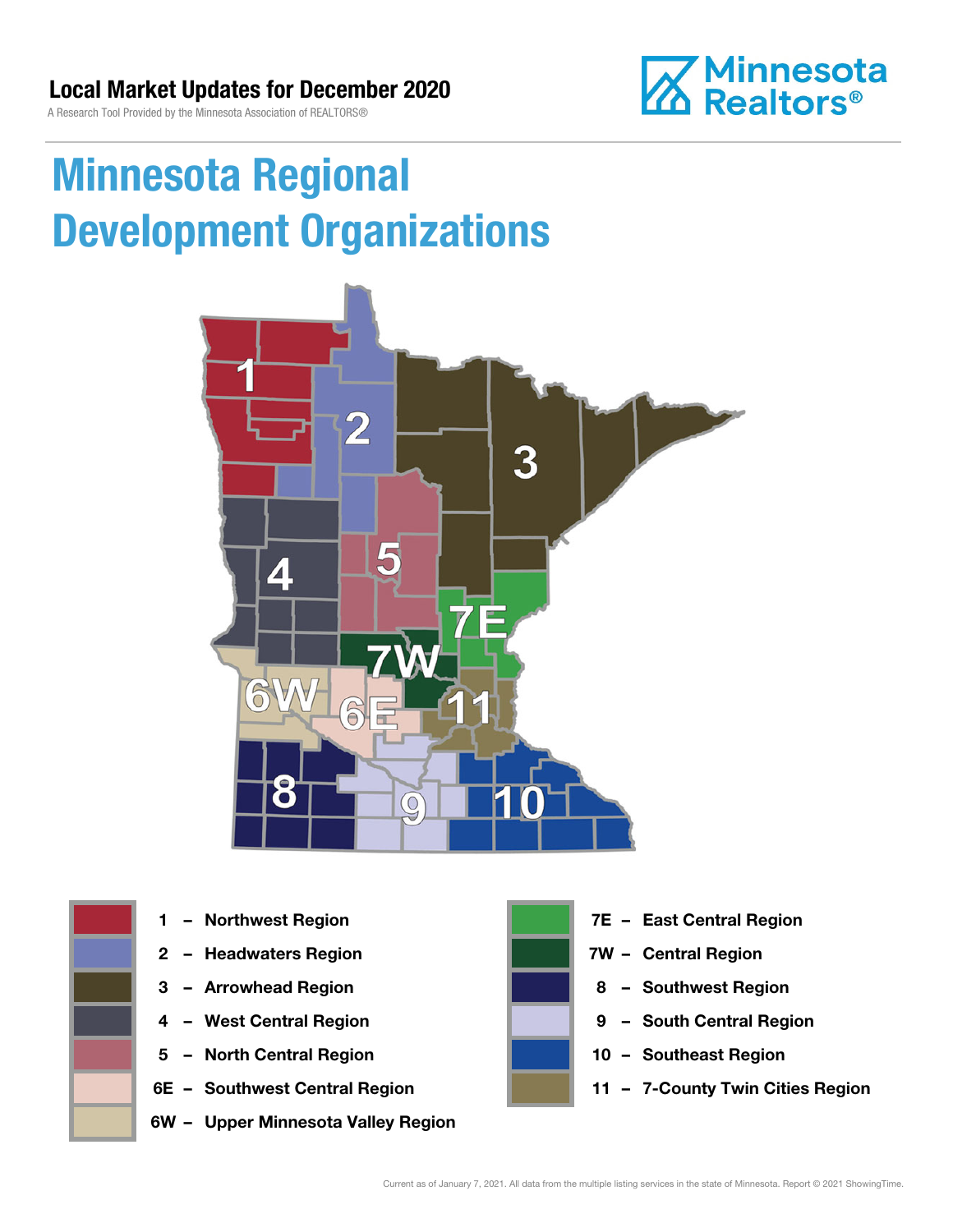# Local Market Update for December 2020

A Research Tool Provided by the Minnesota Association of REALTORS®



# 1 – Northwest Region

|                                          | <b>December</b> |           |                | <b>Year to Date</b> |                     |                |
|------------------------------------------|-----------------|-----------|----------------|---------------------|---------------------|----------------|
| <b>Key Metrics</b>                       | 2019            | 2020      | Percent Change | <b>Thru 12-2019</b> | <b>Thru 12-2020</b> | Percent Change |
| <b>New Listings</b>                      | 27              | 35        | $+29.6%$       | 668                 | 614                 | $-8.1%$        |
| <b>Pending Sales</b>                     | 25              | 40        | $+60.0\%$      | 462                 | 535                 | $+15.8%$       |
| <b>Closed Sales</b>                      | 29              | 43        | $+48.3%$       | 454                 | 498                 | $+9.7%$        |
| Median Sales Price*                      | \$114,947       | \$144,000 | $+25.3%$       | \$135,900           | \$134,000           | $-1.4%$        |
| Percent of Original List Price Received* | 93.2%           | 92.8%     | $-0.4%$        | 93.0%               | 92.5%               | $-0.5%$        |
| Days on Market Until Sale                | 71              | 73        | $+2.8%$        | 91                  | 93                  | $+2.2%$        |
| Months Supply of Inventory               | 5.9             | 2.8       | - 52.5%        |                     |                     | --             |

\* Does not account for sale concessions and/or down payment assistance. Note: Activity for one month can sometimes look extreme due to small sample size.



### **Historical Median Sales Price** Rolling 12-Month Calculation



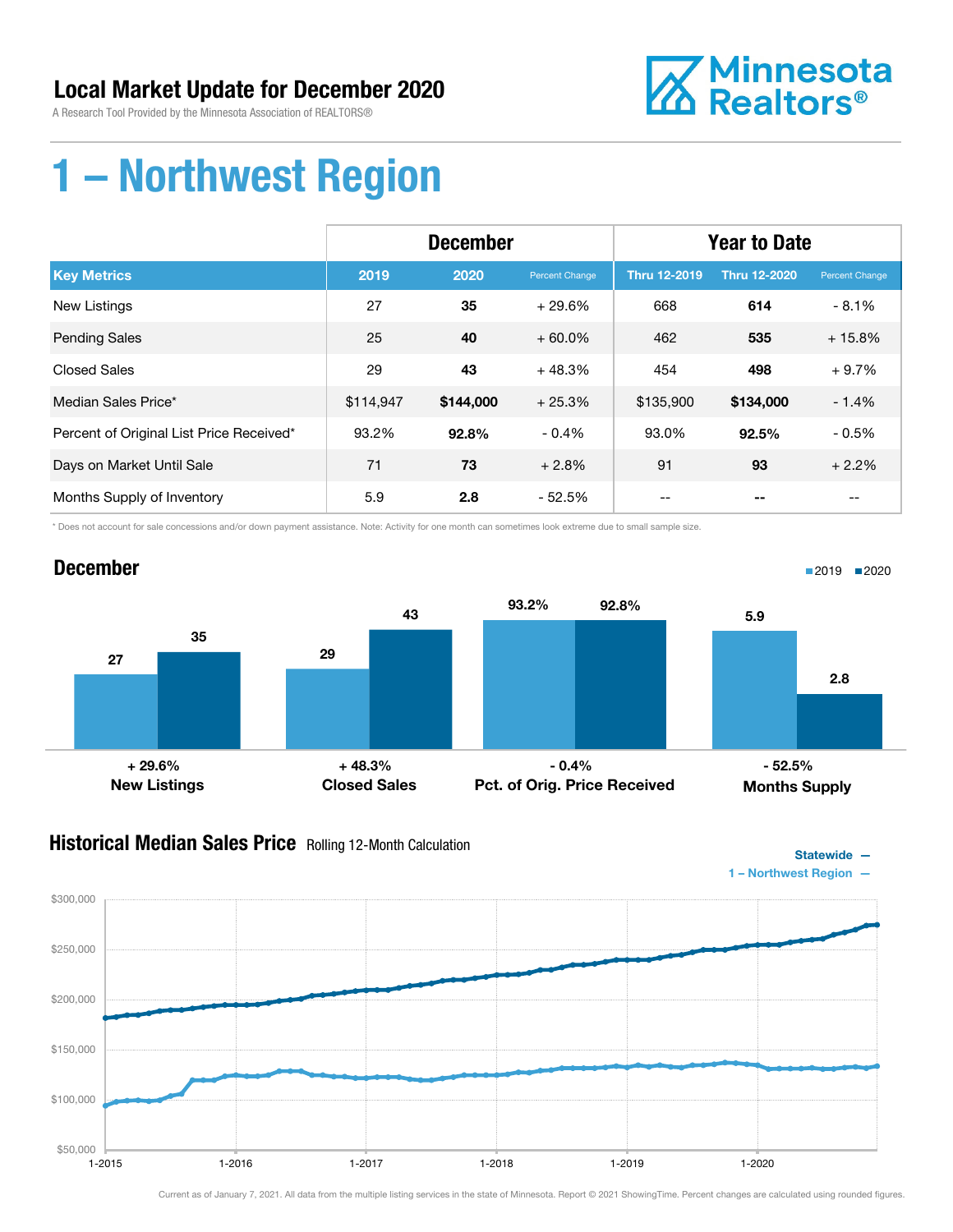

# 2 – Headwaters Region

|                                          | <b>December</b> |           |                | <b>Year to Date</b> |                     |                |
|------------------------------------------|-----------------|-----------|----------------|---------------------|---------------------|----------------|
| <b>Key Metrics</b>                       | 2019            | 2020      | Percent Change | <b>Thru 12-2019</b> | <b>Thru 12-2020</b> | Percent Change |
| <b>New Listings</b>                      | 45              | 33        | $-26.7%$       | 1,559               | 1,331               | $-14.6%$       |
| <b>Pending Sales</b>                     | 42              | 63        | $+50.0%$       | 1,086               | 1,230               | $+13.3%$       |
| <b>Closed Sales</b>                      | 65              | 99        | $+52.3%$       | 1.075               | 1,170               | $+8.8%$        |
| Median Sales Price*                      | \$171,500       | \$200,000 | $+16.6%$       | \$179,600           | \$194,585           | $+8.3%$        |
| Percent of Original List Price Received* | 92.5%           | 94.5%     | $+2.2%$        | 94.4%               | 95.4%               | $+1.1%$        |
| Days on Market Until Sale                | 68              | 67        | $-1.5%$        | 73                  | 71                  | $-2.7%$        |
| Months Supply of Inventory               | 3.8             | 1.3       | $-65.8%$       |                     |                     |                |

\* Does not account for sale concessions and/or down payment assistance. Note: Activity for one month can sometimes look extreme due to small sample size.



### Historical Median Sales Price Rolling 12-Month Calculation



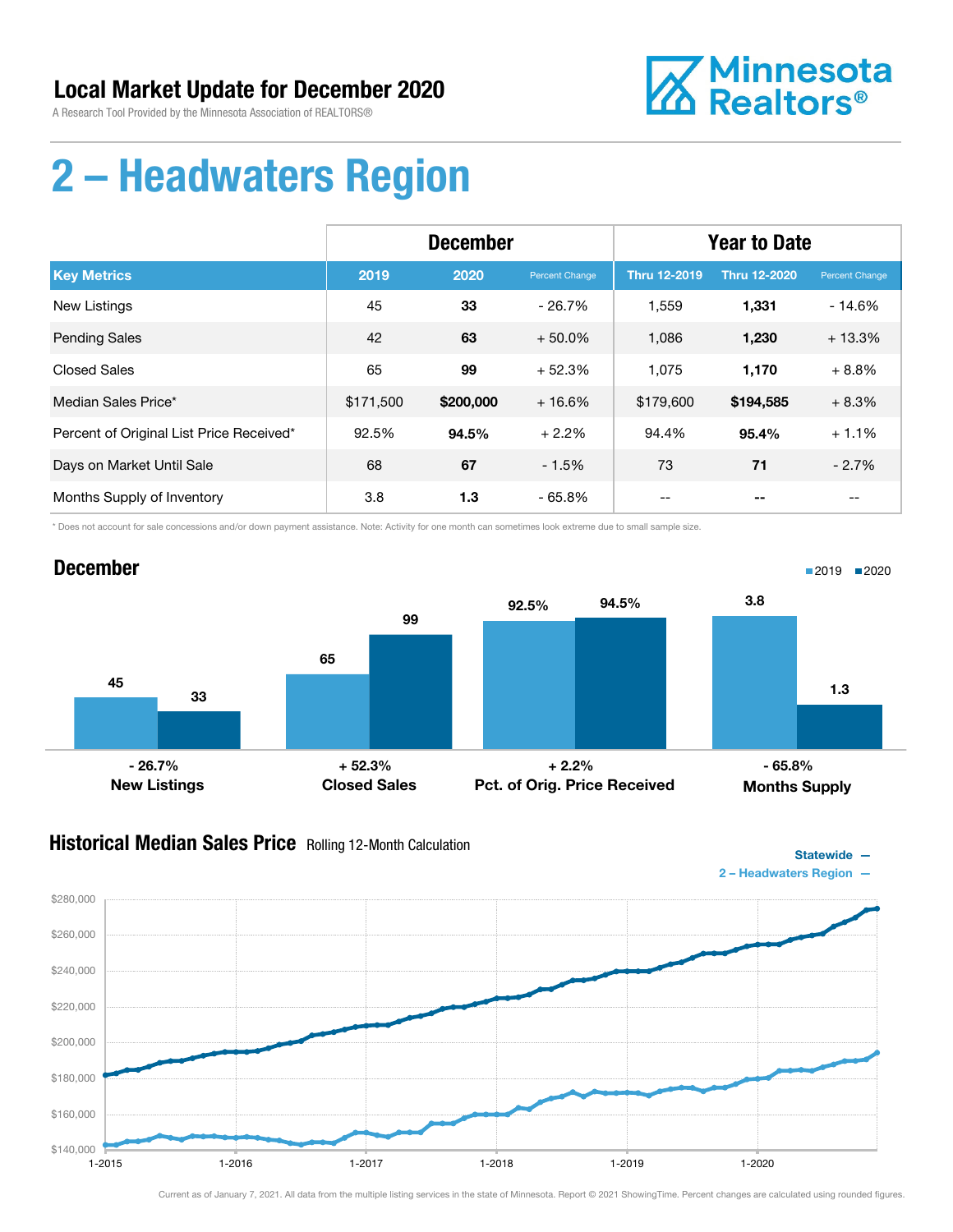

# 3 – Arrowhead Region

|                                          | <b>December</b> |           |                | <b>Year to Date</b> |              |                |
|------------------------------------------|-----------------|-----------|----------------|---------------------|--------------|----------------|
| <b>Key Metrics</b>                       | 2019            | 2020      | Percent Change | <b>Thru 12-2019</b> | Thru 12-2020 | Percent Change |
| New Listings                             | 167             | 171       | $+2.4%$        | 7,065               | 6,047        | $-14.4%$       |
| <b>Pending Sales</b>                     | 157             | 234       | $+49.0%$       | 4,872               | 5,620        | $+15.4%$       |
| <b>Closed Sales</b>                      | 313             | 452       | $+44.4%$       | 4,917               | 5,519        | $+12.2%$       |
| Median Sales Price*                      | \$160,000       | \$195,500 | $+22.2%$       | \$166,500           | \$189,000    | $+13.5%$       |
| Percent of Original List Price Received* | 92.2%           | $95.2\%$  | $+3.3%$        | 94.0%               | 95.3%        | $+1.4%$        |
| Days on Market Until Sale                | 84              | 80        | $-4.8%$        | 81                  | 79           | $-2.5%$        |
| Months Supply of Inventory               | 4.8             | 2.0       | $-58.3%$       |                     | --           |                |

\* Does not account for sale concessions and/or down payment assistance. Note: Activity for one month can sometimes look extreme due to small sample size.



### **Historical Median Sales Price** Rolling 12-Month Calculation



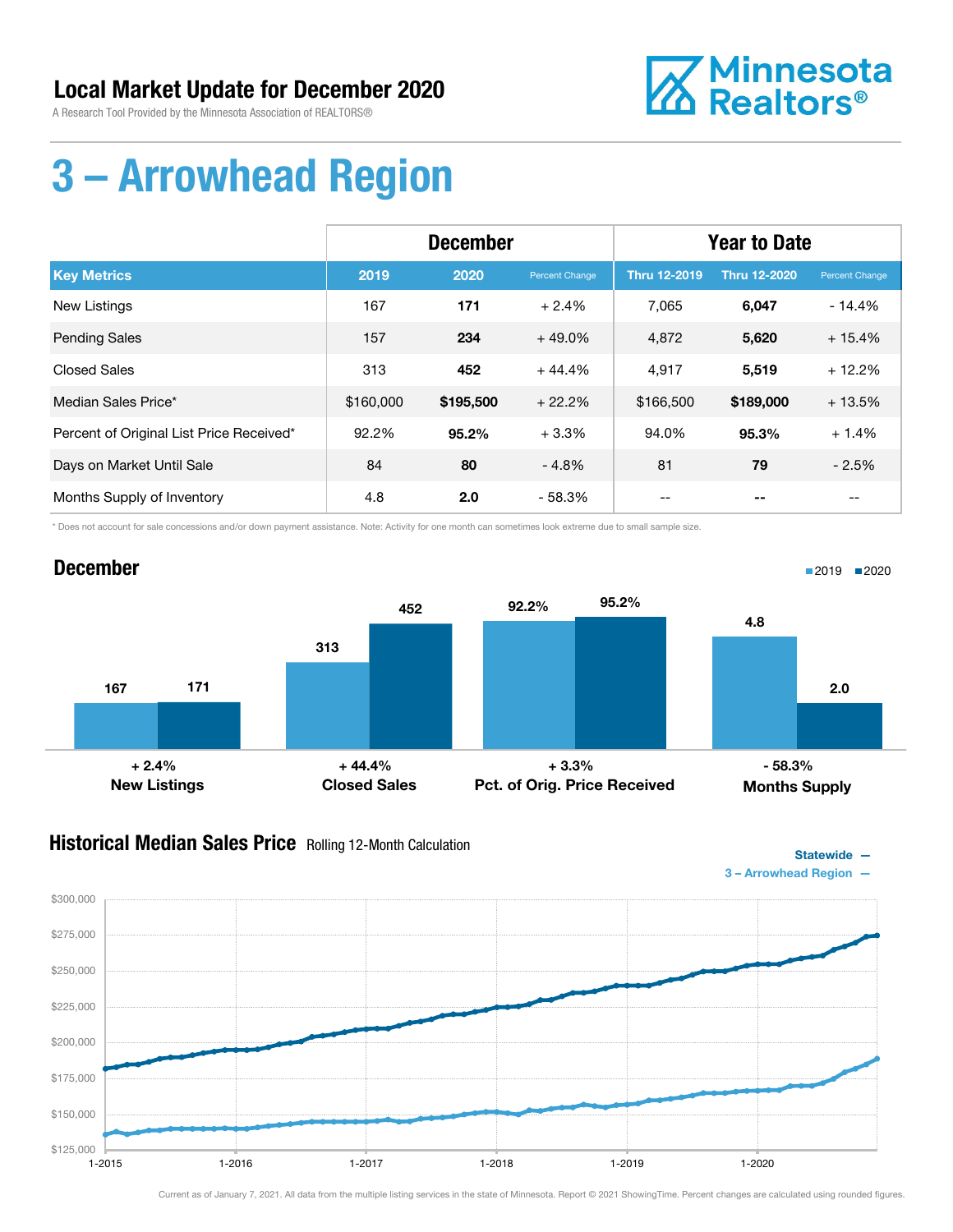

# 4 – West Central Region

|                                          | <b>December</b> |           |                | <b>Year to Date</b> |                     |                |
|------------------------------------------|-----------------|-----------|----------------|---------------------|---------------------|----------------|
| <b>Key Metrics</b>                       | 2019            | 2020      | Percent Change | <b>Thru 12-2019</b> | <b>Thru 12-2020</b> | Percent Change |
| <b>New Listings</b>                      | 83              | 84        | $+1.2%$        | 3,440               | 3,234               | $-6.0\%$       |
| <b>Pending Sales</b>                     | 84              | 117       | $+39.3%$       | 2,439               | 2,865               | $+17.5%$       |
| <b>Closed Sales</b>                      | 169             | 186       | $+10.1%$       | 2,449               | 2,815               | $+14.9%$       |
| Median Sales Price*                      | \$189,000       | \$219,000 | $+15.9%$       | \$205,000           | \$225,000           | $+9.8%$        |
| Percent of Original List Price Received* | 93.1%           | 96.4%     | $+3.5%$        | 94.5%               | 95.7%               | $+1.3%$        |
| Days on Market Until Sale                | 91              | 65        | $-28.6%$       | 71                  | 66                  | $-7.0\%$       |
| Months Supply of Inventory               | 3.6             | 1.7       | $-52.8%$       |                     |                     |                |

\* Does not account for sale concessions and/or down payment assistance. Note: Activity for one month can sometimes look extreme due to small sample size.



### Historical Median Sales Price Rolling 12-Month Calculation

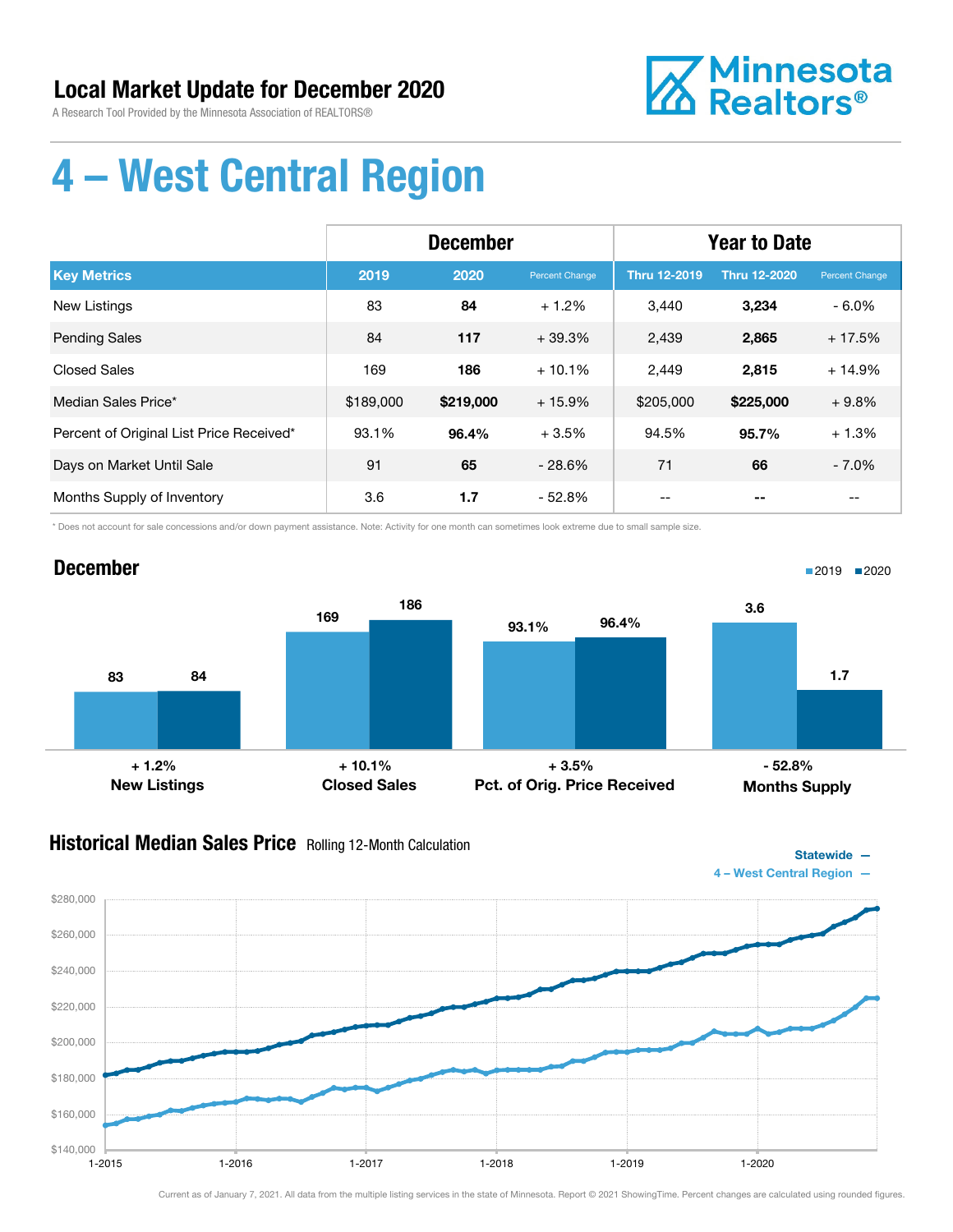

# 5 – North Central Region

|                                          | <b>December</b> |           |                       | <b>Year to Date</b> |                     |                |
|------------------------------------------|-----------------|-----------|-----------------------|---------------------|---------------------|----------------|
| <b>Key Metrics</b>                       | 2019            | 2020      | <b>Percent Change</b> | Thru 12-2019        | <b>Thru 12-2020</b> | Percent Change |
| <b>New Listings</b>                      | 88              | 111       | $+26.1%$              | 4.080               | 3,831               | $-6.1%$        |
| <b>Pending Sales</b>                     | 131             | 178       | $+35.9%$              | 2,967               | 3,578               | $+20.6%$       |
| <b>Closed Sales</b>                      | 169             | 234       | $+38.5%$              | 2,988               | 3,480               | $+16.5%$       |
| Median Sales Price*                      | \$180,000       | \$232,500 | $+29.2%$              | \$197,000           | \$225,000           | $+14.2%$       |
| Percent of Original List Price Received* | 94.4%           | 96.6%     | $+2.3%$               | 94.8%               | 96.1%               | $+1.4%$        |
| Days on Market Until Sale                | 67              | 62        | $-7.5%$               | 70                  | 67                  | $-4.3%$        |
| Months Supply of Inventory               | 3.8             | 1.1       | $-71.1%$              |                     |                     | --             |

\* Does not account for sale concessions and/or down payment assistance. Note: Activity for one month can sometimes look extreme due to small sample size.



### **Historical Median Sales Price** Rolling 12-Month Calculation

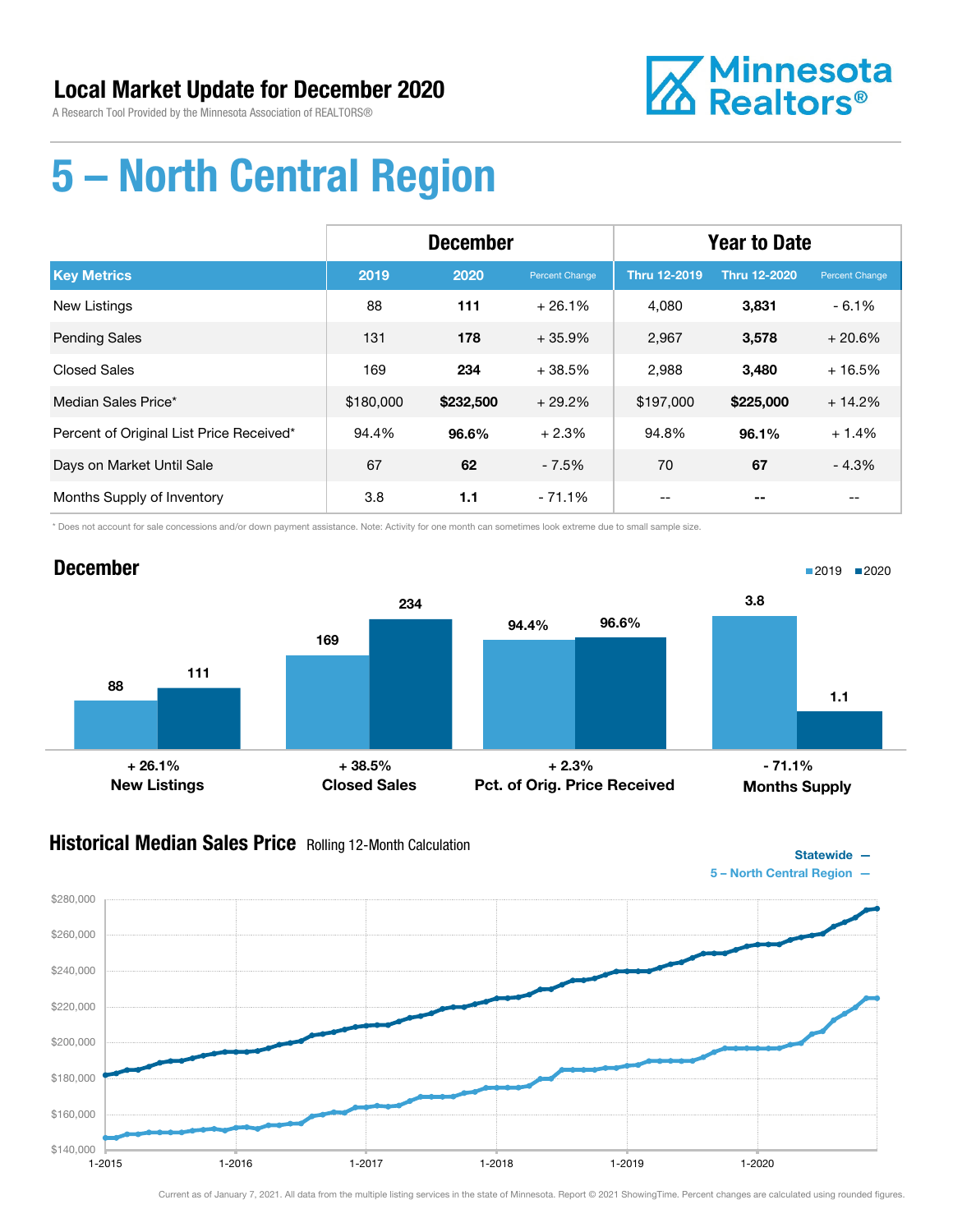

# 6E – Southwest Central Region

|                                          | <b>December</b> |           |                | <b>Year to Date</b> |                     |                |
|------------------------------------------|-----------------|-----------|----------------|---------------------|---------------------|----------------|
| <b>Key Metrics</b>                       | 2019            | 2020      | Percent Change | <b>Thru 12-2019</b> | <b>Thru 12-2020</b> | Percent Change |
| <b>New Listings</b>                      | 78              | 71        | $-9.0%$        | 1,943               | 1,741               | $-10.4%$       |
| <b>Pending Sales</b>                     | 68              | 102       | $+50.0%$       | 1,559               | 1,680               | $+7.8%$        |
| <b>Closed Sales</b>                      | 113             | 135       | $+19.5%$       | 1,579               | 1,637               | $+3.7%$        |
| Median Sales Price*                      | \$159,700       | \$179,000 | $+12.1%$       | \$165,000           | \$182,150           | $+10.4%$       |
| Percent of Original List Price Received* | 93.9%           | 95.7%     | $+1.9%$        | 95.4%               | 96.5%               | $+1.2%$        |
| Days on Market Until Sale                | 76              | 57        | $-25.0%$       | 67                  | 61                  | $-9.0\%$       |
| Months Supply of Inventory               | 3.0             | 1.0       | $-66.7%$       |                     |                     |                |

\* Does not account for sale concessions and/or down payment assistance. Note: Activity for one month can sometimes look extreme due to small sample size.

### December

 $$125,000$  1-2015

\$150,000

\$175,000

\$200,000

\$225,000

\$250,000

\$275,000

\$300,000



#### **Historical Median Sales Price** Rolling 12-Month Calculation



1-2015 1-2016 1-2017 1-2018 1-2019 1-2020

■2019 2020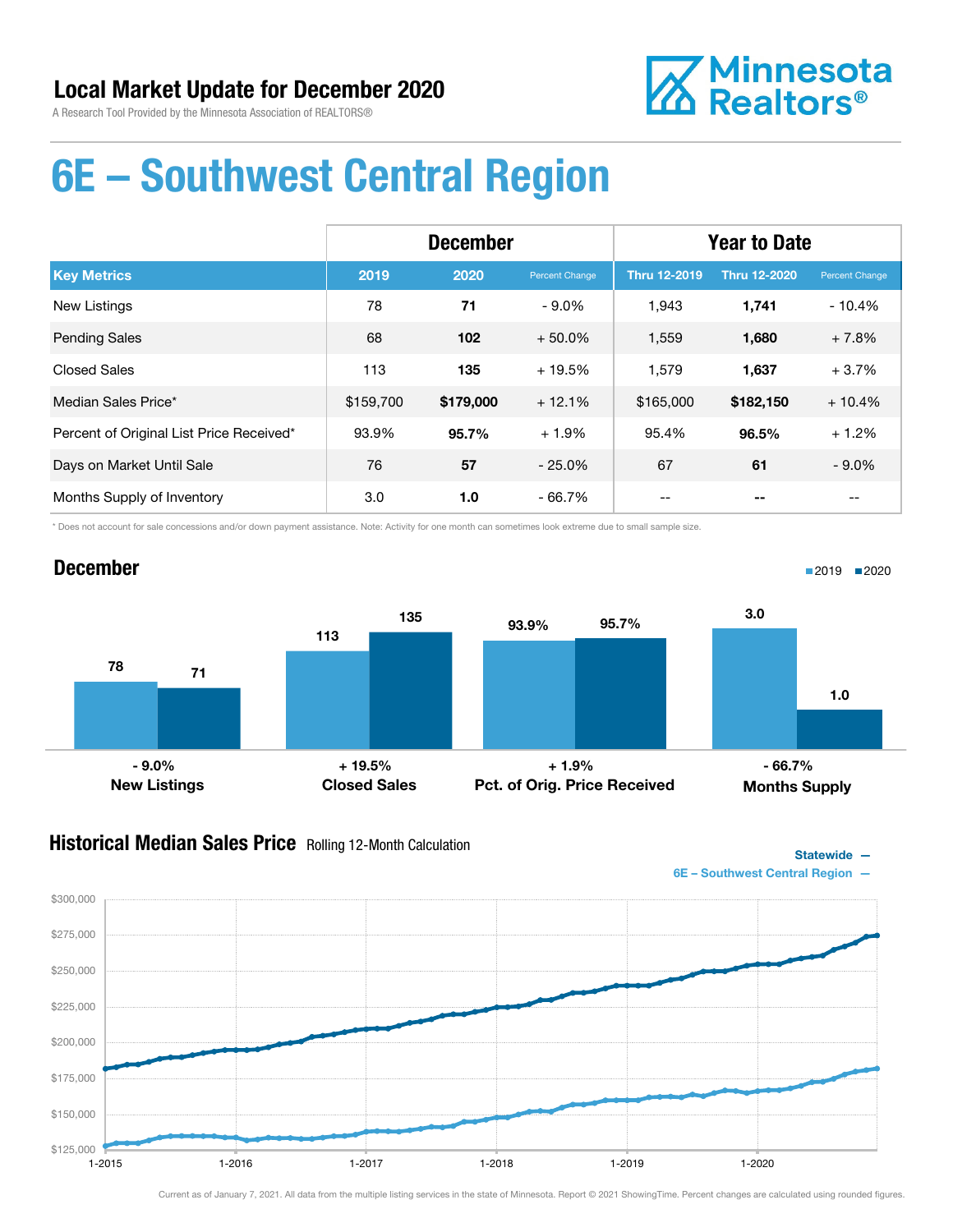# **Z** Minnesota<br>**ZA Realtors**®

# 6W – Upper Minnesota Valley Region

|                                          | <b>December</b> |           |                | <b>Year to Date</b> |              |                |
|------------------------------------------|-----------------|-----------|----------------|---------------------|--------------|----------------|
| <b>Key Metrics</b>                       | 2019            | 2020      | Percent Change | <b>Thru 12-2019</b> | Thru 12-2020 | Percent Change |
| <b>New Listings</b>                      | 23              | 16        | $-30.4%$       | 554                 | 494          | $-10.8%$       |
| <b>Pending Sales</b>                     | 27              | 48        | $+77.8%$       | 396                 | 431          | $+8.8%$        |
| <b>Closed Sales</b>                      | 37              | 38        | $+2.7%$        | 399                 | 406          | $+1.8%$        |
| Median Sales Price*                      | \$88,500        | \$113,000 | $+27.7%$       | \$89,900            | \$105,000    | $+16.8%$       |
| Percent of Original List Price Received* | 89.6%           | 91.6%     | $+2.2%$        | 90.5%               | 90.4%        | $-0.1%$        |
| Days on Market Until Sale                | 110             | 87        | $-20.9\%$      | 116                 | 100          | $-13.8%$       |
| Months Supply of Inventory               | 5.5             | 3.0       | - 45.5%        |                     |              |                |

\* Does not account for sale concessions and/or down payment assistance. Note: Activity for one month can sometimes look extreme due to small sample size.

#### December 23 37 16 38 New Listings Closed Sales 89.6% 91.6% Pct. of Orig. Price Received 5.5 3.0 Months Supply ■2019 2020  $-30.4\%$  - 30.4% - 45.5% + 2.7% - 45.5% + 2.2% - 45.5%

#### **Historical Median Sales Price** Rolling 12-Month Calculation





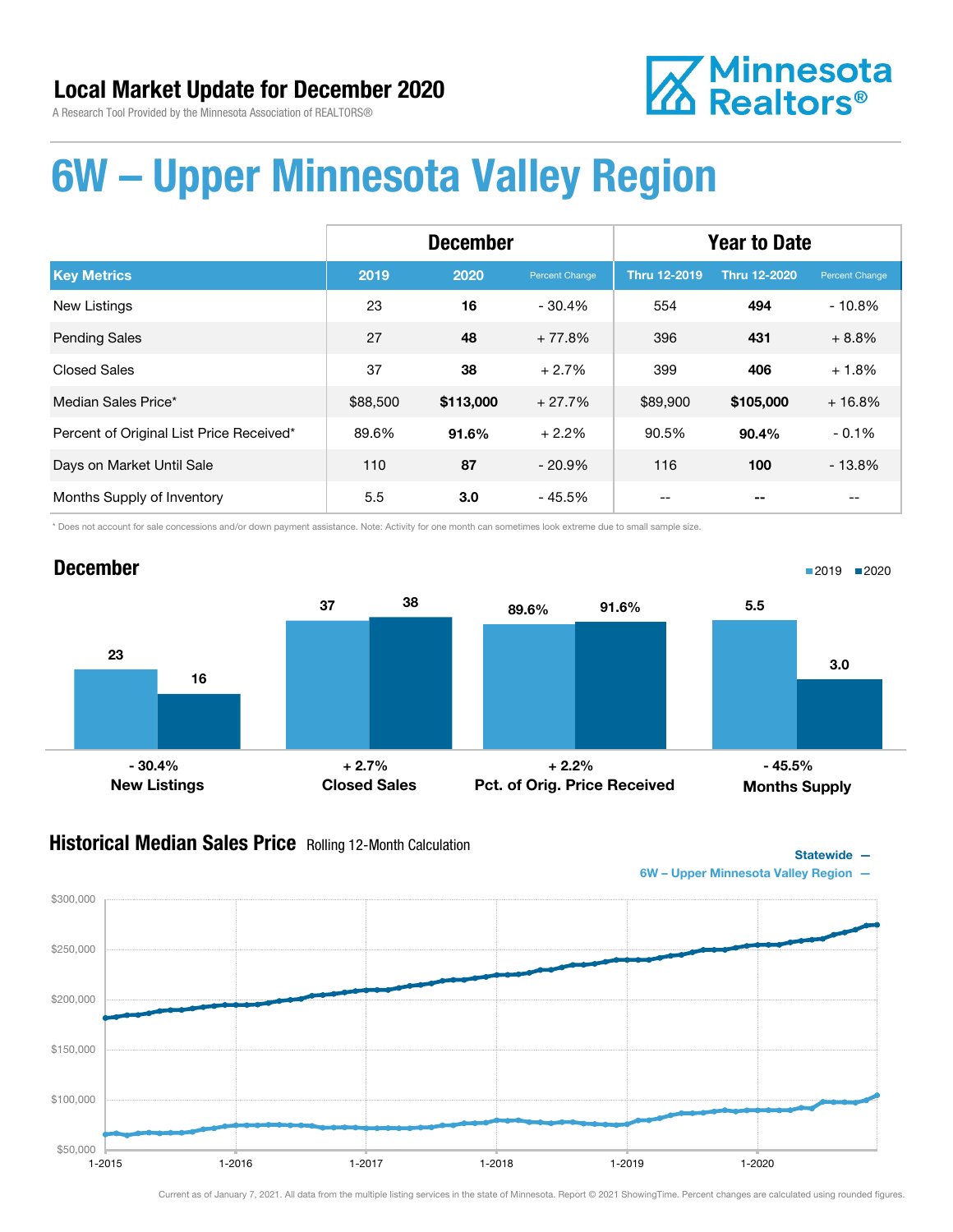

# 7E – East Central Region

|                                          | <b>December</b> |           |                | <b>Year to Date</b> |              |                |
|------------------------------------------|-----------------|-----------|----------------|---------------------|--------------|----------------|
| <b>Key Metrics</b>                       | 2019            | 2020      | Percent Change | <b>Thru 12-2019</b> | Thru 12-2020 | Percent Change |
| <b>New Listings</b>                      | 135             | 167       | $+23.7%$       | 3,824               | 3,689        | $-3.5%$        |
| <b>Pending Sales</b>                     | 140             | 160       | $+14.3%$       | 2,907               | 3,335        | $+14.7%$       |
| <b>Closed Sales</b>                      | 214             | 253       | $+18.2%$       | 2,927               | 3,239        | $+10.7%$       |
| Median Sales Price*                      | \$215,000       | \$262,250 | $+22.0%$       | \$220,000           | \$246,500    | $+12.0%$       |
| Percent of Original List Price Received* | 95.4%           | 100.3%    | $+5.1%$        | 97.1%               | 98.9%        | $+1.9%$        |
| Days on Market Until Sale                | 57              | 38        | $-33.3%$       | 53                  | 45           | $-15.1%$       |
| Months Supply of Inventory               | 2.5             | 1.1       | $-56.0%$       |                     |              |                |

\* Does not account for sale concessions and/or down payment assistance. Note: Activity for one month can sometimes look extreme due to small sample size.

### December

135 214 167 253 New Listings Closed Sales 95.4% 100.3% Pct. of Orig. Price Received 2.5 1.1 Months Supply  $+ 23.7\%$  - 56.0% + 18.2% + 5.1% + 5.1% - 56.0%

### **Historical Median Sales Price** Rolling 12-Month Calculation



Current as of January 7, 2021. All data from the multiple listing services in the state of Minnesota. Report © 2021 ShowingTime. Percent changes are calculated using rounded figures.

■2019 ■2020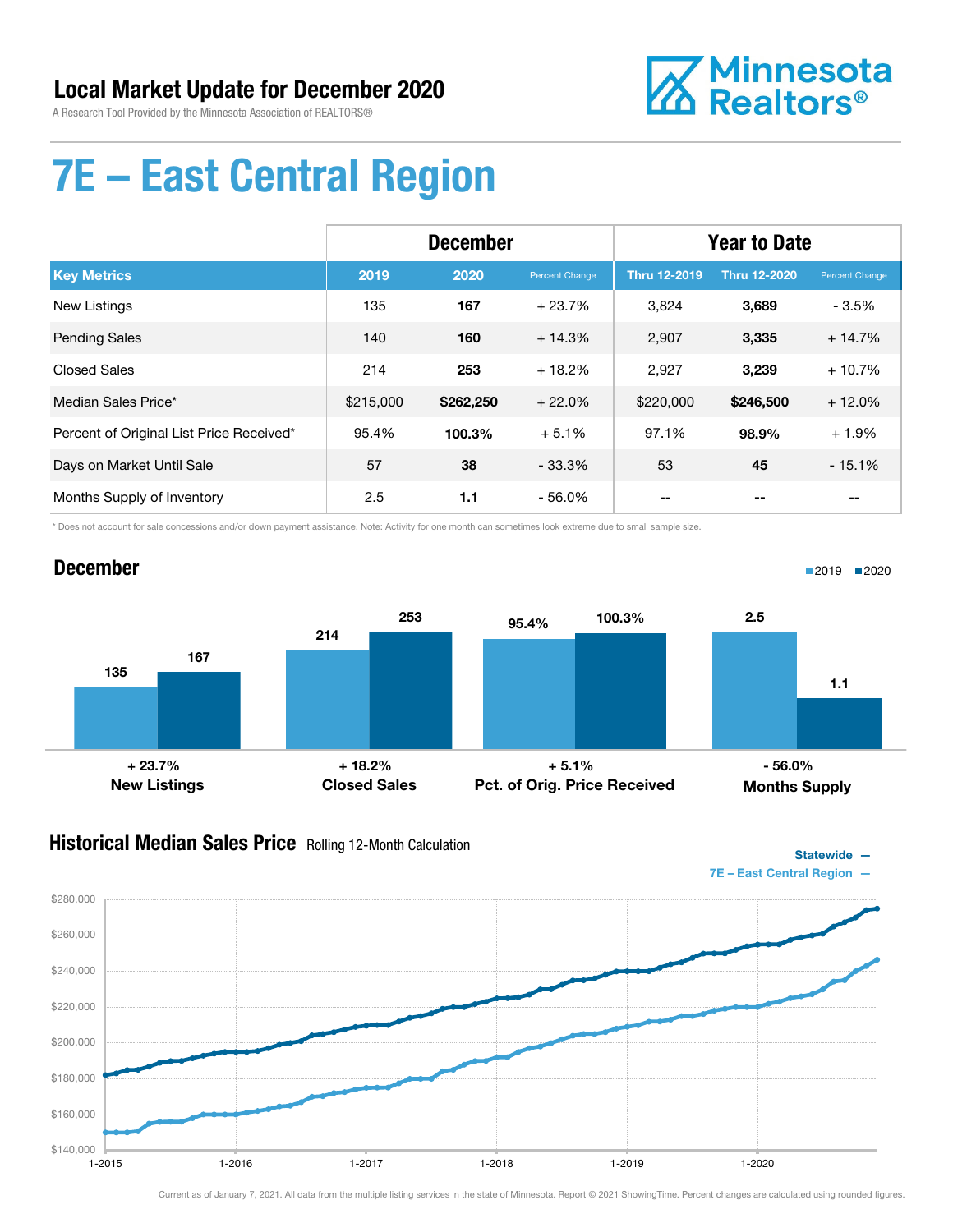# Local Market Update for December 2020

A Research Tool Provided by the Minnesota Association of REALTORS®



# 7W – Central Region

|                                          | <b>December</b> |           |                | <b>Year to Date</b> |                     |                |
|------------------------------------------|-----------------|-----------|----------------|---------------------|---------------------|----------------|
| <b>Key Metrics</b>                       | 2019            | 2020      | Percent Change | <b>Thru 12-2019</b> | <b>Thru 12-2020</b> | Percent Change |
| <b>New Listings</b>                      | 327             | 427       | $+30.6%$       | 9,617               | 9,621               | $+0.0\%$       |
| <b>Pending Sales</b>                     | 339             | 417       | $+23.0%$       | 7,247               | 8,290               | $+14.4%$       |
| <b>Closed Sales</b>                      | 477             | 617       | $+29.4%$       | 7,240               | 8,057               | $+11.3%$       |
| Median Sales Price*                      | \$235,000       | \$273,425 | $+16.4%$       | \$240,000           | \$265,000           | $+10.4%$       |
| Percent of Original List Price Received* | 96.5%           | 98.8%     | $+2.4%$        | 97.8%               | 98.9%               | $+1.1%$        |
| Days on Market Until Sale                | 57              | 38        | $-33.3\%$      | 49                  | 43                  | $-12.2%$       |
| Months Supply of Inventory               | 2.2             | 1.0       | $-54.5%$       |                     |                     |                |

\* Does not account for sale concessions and/or down payment assistance. Note: Activity for one month can sometimes look extreme due to small sample size.

# December



### **Historical Median Sales Price** Rolling 12-Month Calculation



■2019 2020

 $$160,000$  - 1-2015 \$180,000 \$200,000 \$220,000 \$240,000 \$260,000 \$280,000 1-2015 1-2016 1-2017 1-2018 1-2019 1-2020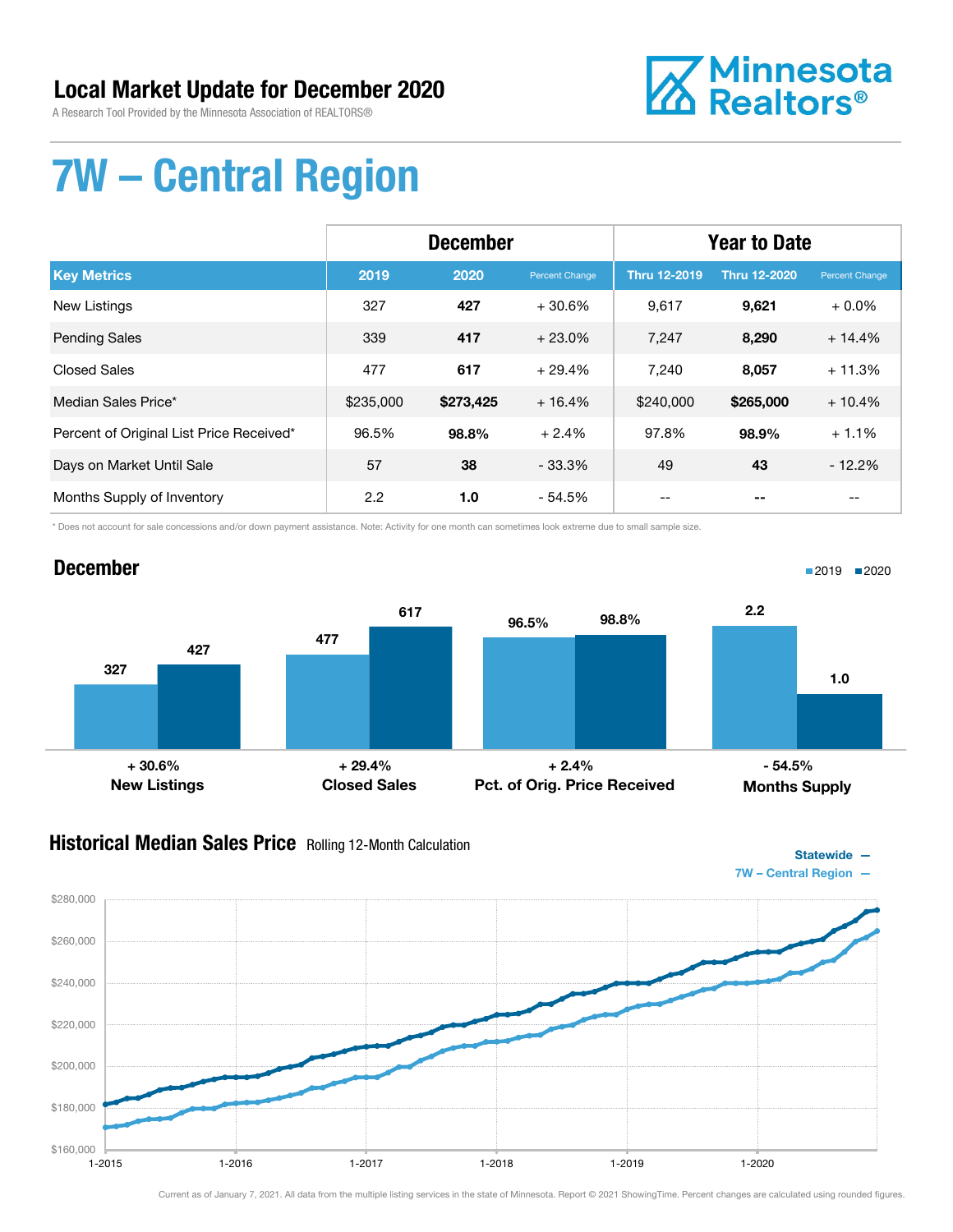

# 8 – Southwest Region

|                                          | <b>December</b> |           |                | <b>Year to Date</b> |                     |                |
|------------------------------------------|-----------------|-----------|----------------|---------------------|---------------------|----------------|
| <b>Key Metrics</b>                       | 2019            | 2020      | Percent Change | <b>Thru 12-2019</b> | <b>Thru 12-2020</b> | Percent Change |
| <b>New Listings</b>                      | 48              | 56        | $+16.7%$       | 1,284               | 1,285               | $+0.1%$        |
| <b>Pending Sales</b>                     | 50              | 63        | $+26.0%$       | 980                 | 1,160               | $+18.4%$       |
| <b>Closed Sales</b>                      | 70              | 98        | $+40.0%$       | 969                 | 1,138               | $+17.4%$       |
| Median Sales Price*                      | \$127,500       | \$137,700 | $+8.0%$        | \$117,125           | \$129,500           | $+10.6%$       |
| Percent of Original List Price Received* | 92.0%           | 93.4%     | $+1.5%$        | 91.6%               | 92.5%               | $+1.0%$        |
| Days on Market Until Sale                | 74              | 62        | $-16.2%$       | 93                  | 82                  | $-11.8%$       |
| Months Supply of Inventory               | 4.3             | 2.6       | $-39.5%$       |                     |                     |                |

\* Does not account for sale concessions and/or down payment assistance. Note: Activity for one month can sometimes look extreme due to small sample size.



### **Historical Median Sales Price** Rolling 12-Month Calculation



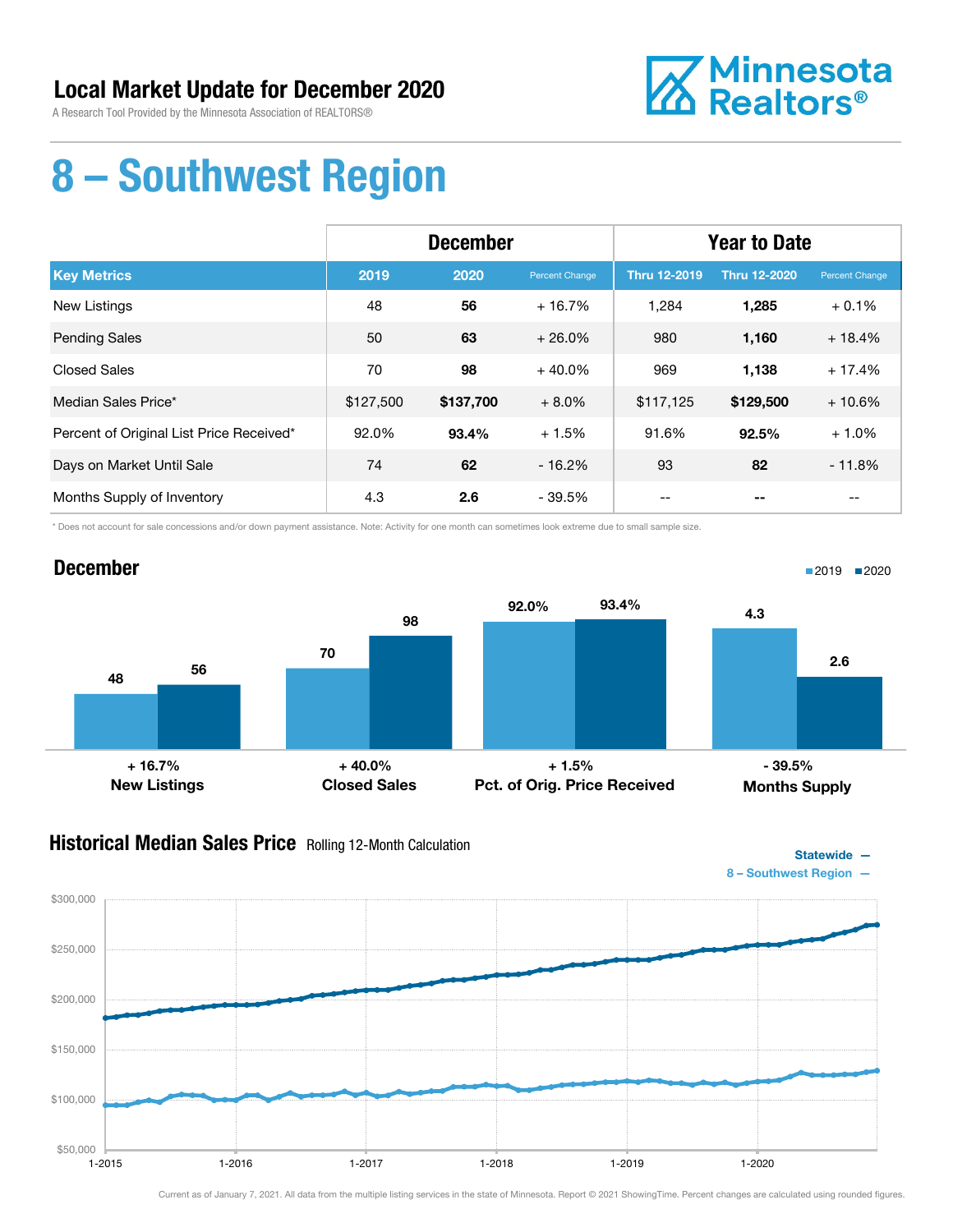

# 9 – South Central Region

|                                          | <b>December</b> |           |                | <b>Year to Date</b> |                     |                |
|------------------------------------------|-----------------|-----------|----------------|---------------------|---------------------|----------------|
| <b>Key Metrics</b>                       | 2019            | 2020      | Percent Change | <b>Thru 12-2019</b> | <b>Thru 12-2020</b> | Percent Change |
| New Listings                             | 139             | 134       | $-3.6%$        | 3,782               | 3,396               | $-10.2%$       |
| <b>Pending Sales</b>                     | 155             | 175       | $+12.9%$       | 3,001               | 3,334               | $+11.1%$       |
| <b>Closed Sales</b>                      | 200             | 223       | $+11.5%$       | 2,979               | 3,294               | $+10.6%$       |
| Median Sales Price*                      | \$169,500       | \$185,000 | $+9.1%$        | \$176,000           | \$190,000           | $+8.0%$        |
| Percent of Original List Price Received* | 93.9%           | 95.7%     | $+1.9%$        | 95.1%               | 96.3%               | $+1.3%$        |
| Days on Market Until Sale                | 90              | 83        | $-7.8%$        | 92                  | 92                  | $0.0\%$        |
| Months Supply of Inventory               | 3.1             | 1.3       | $-58.1%$       |                     |                     |                |

\* Does not account for sale concessions and/or down payment assistance. Note: Activity for one month can sometimes look extreme due to small sample size.

### December



### **Historical Median Sales Price** Rolling 12-Month Calculation



■2019 2020

Statewide —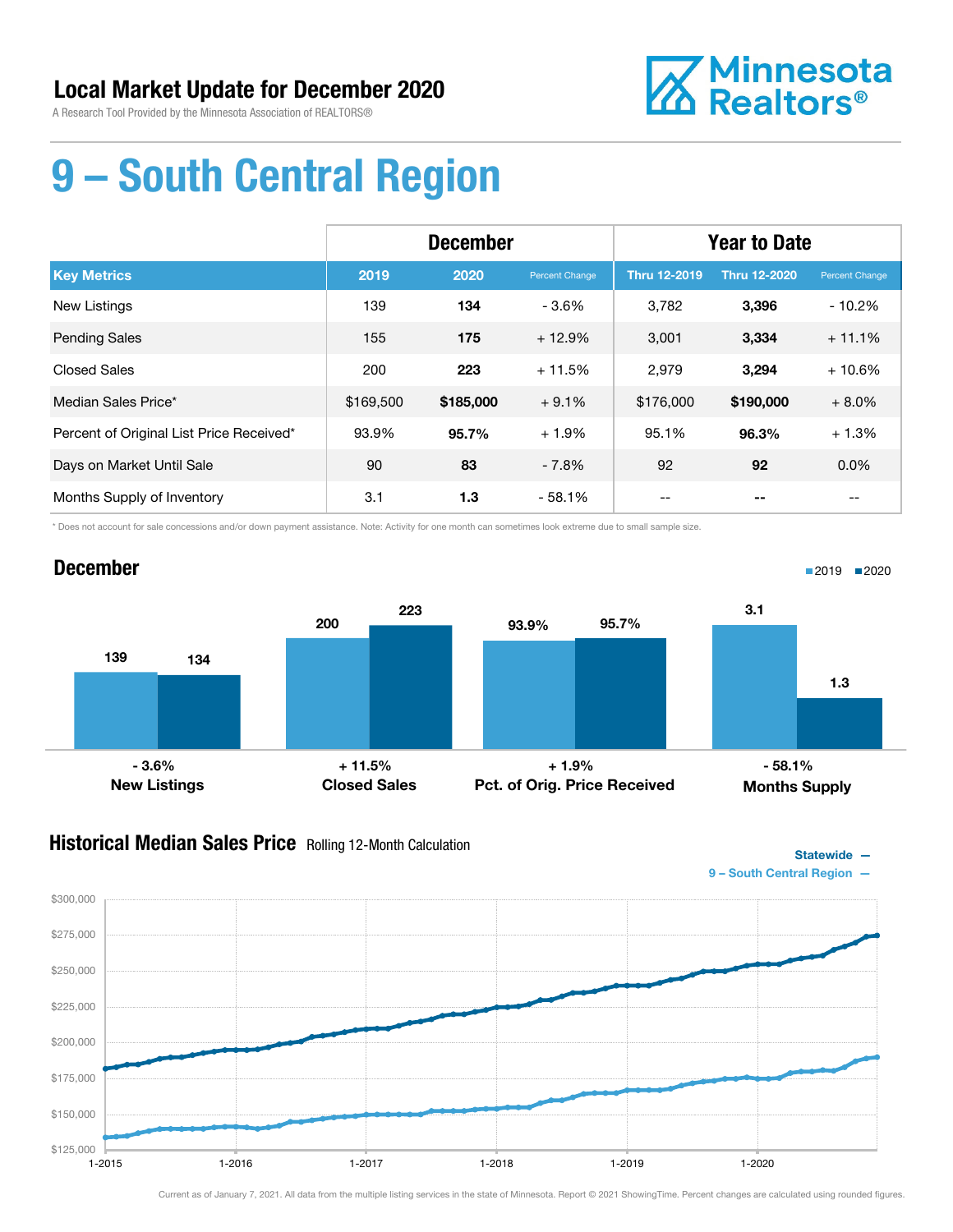

# 10 – Southeast Region

|                                          | <b>December</b> |           |                | <b>Year to Date</b> |                     |                |
|------------------------------------------|-----------------|-----------|----------------|---------------------|---------------------|----------------|
| <b>Key Metrics</b>                       | 2019            | 2020      | Percent Change | <b>Thru 12-2019</b> | <b>Thru 12-2020</b> | Percent Change |
| New Listings                             | 302             | 302       | $0.0\%$        | 8,271               | 7,881               | $-4.7%$        |
| <b>Pending Sales</b>                     | 384             | 425       | $+10.7%$       | 6,968               | 7,505               | $+7.7%$        |
| <b>Closed Sales</b>                      | 519             | 632       | $+21.8%$       | 6,947               | 7,440               | $+7.1%$        |
| Median Sales Price*                      | \$200,000       | \$235,000 | $+17.5%$       | \$209,900           | \$228,500           | $+8.9%$        |
| Percent of Original List Price Received* | 94.9%           | 97.3%     | $+2.5%$        | 96.9%               | 97.8%               | $+0.9%$        |
| Days on Market Until Sale                | 65              | 50        | $-23.1%$       | 55                  | 52                  | $-5.5%$        |
| Months Supply of Inventory               | 2.3             | 1.0       | $-56.5%$       | --                  |                     | $- -$          |

\* Does not account for sale concessions and/or down payment assistance. Note: Activity for one month can sometimes look extreme due to small sample size.



### Historical Median Sales Price Rolling 12-Month Calculation